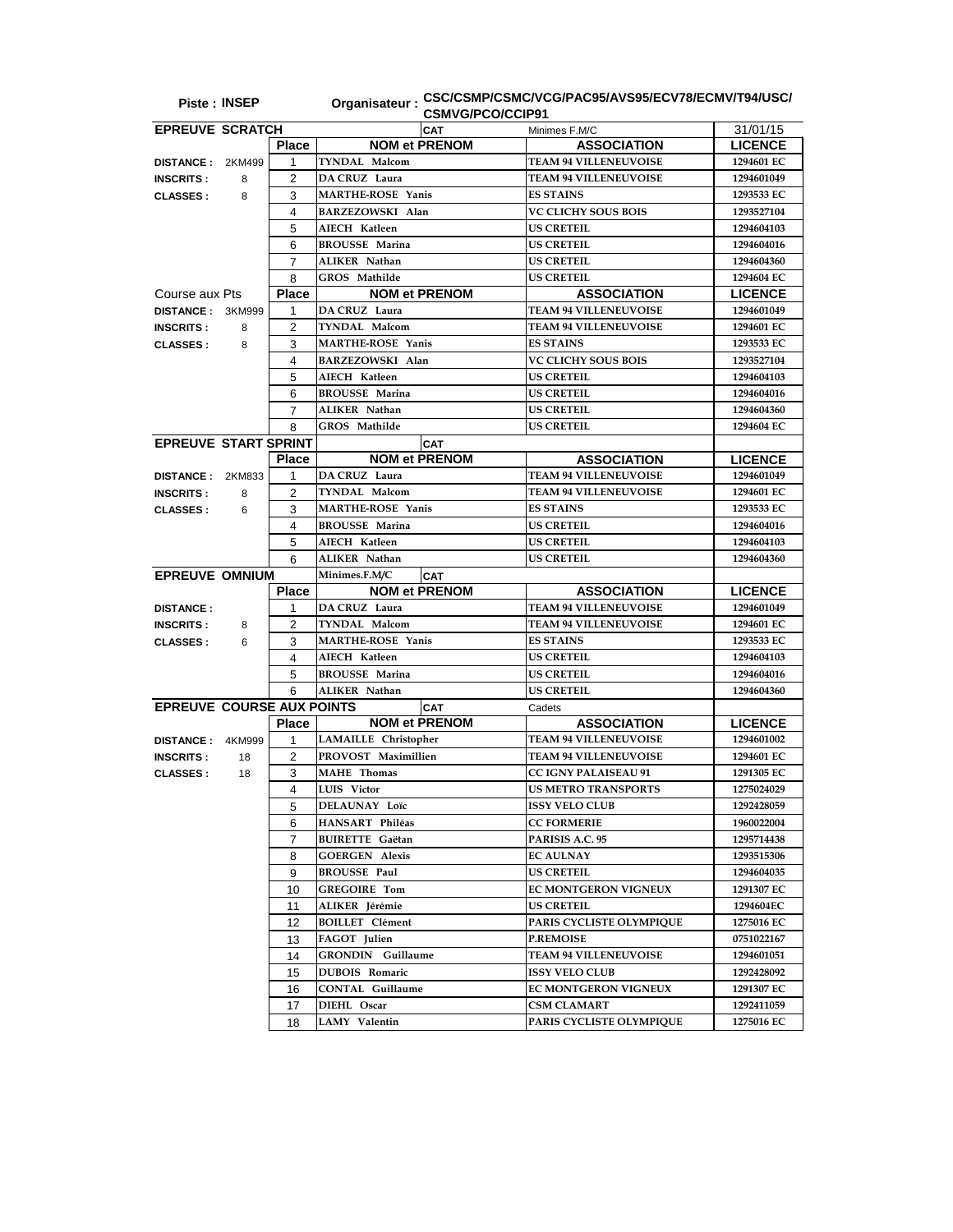| <b>EPREUVE ELIMINATION</b> |    |                |                             | <b>CAT Cadets</b>                  |                              |                          |
|----------------------------|----|----------------|-----------------------------|------------------------------------|------------------------------|--------------------------|
|                            |    | <b>Place</b>   |                             | <b>NOM et PRENOM</b>               | <b>ASSOCIATION</b>           | <b>LICENCE</b>           |
| DISTANCE: 4KM999           |    | 1              | <b>LAMAILLE</b> Christopher |                                    | <b>TEAM 94 VILLENEUVOISE</b> | 1294601002               |
| <b>INSCRITS:</b>           | 18 | $\overline{2}$ | <b>GREGOIRE Tom</b>         |                                    | <b>EC MONTGERON VIGNEUX</b>  | 1291307 EC               |
| <b>CLASSES:</b>            | 18 | 3              | HANSART Philéas             |                                    | <b>CC FORMERIE</b>           | 1960022004               |
|                            |    | 4              | LUIS Victor                 |                                    | <b>US METRO TRANSPORTS</b>   | 1275024029               |
|                            |    | 5              | <b>CONTAL Guillaume</b>     |                                    | EC MONTGERON VIGNEUX         | 1291307 EC               |
|                            |    | 6              | <b>MAHE</b> Thomas          |                                    | <b>CC IGNY PALAISEAU 91</b>  | 1291305 EC               |
|                            |    | 7              | DUBOIS Romaric              |                                    | <b>ISSY VELO CLUB</b>        | 1292428092               |
|                            |    | 8              | DIEHL Oscar                 |                                    | <b>CSM CLAMART</b>           | 1292411059               |
|                            |    | 9              | ALIKER Jérémie              |                                    | <b>US CRETEIL</b>            | 1294604EC                |
|                            |    | 10             | <b>BUIRETTE Gaëtan</b>      |                                    | PARISIS A.C. 95              | 1295714438               |
|                            |    | 11             | PROVOST Maximillien         |                                    | <b>TEAM 94 VILLENEUVOISE</b> | 1294601 EC               |
|                            |    | 12             | <b>BOILLET</b> Clément      |                                    | PARIS CYCLISTE OLYMPIQUE     | 1275016 EC               |
|                            |    | 13             | <b>DELAUNAY Loïc</b>        |                                    | <b>ISSY VELO CLUB</b>        | 1292428059               |
|                            |    | 14             | <b>GOERGEN Alexis</b>       |                                    | <b>EC AULNAY</b>             | 1293515306               |
|                            |    | 15             | FAGOT Julien                |                                    | <b>P.REMOISE</b>             | 0751022167               |
|                            |    | 16             | <b>BROUSSE Paul</b>         |                                    | <b>US CRETEIL</b>            | 1294604035               |
|                            |    | 17             | LAMY Valentin               |                                    | PARIS CYCLISTE OLYMPIQUE     | 1275016 EC               |
|                            |    | 18             | <b>GRONDIN</b> Guillaume    |                                    | <b>TEAM 94 VILLENEUVOISE</b> | 1294601051               |
| <b>EPREUVE SCRATCH</b>     |    |                |                             | <b>CAT Cadets</b>                  |                              |                          |
|                            |    | <b>Place</b>   |                             | <b>NOM et PRENOM</b>               | <b>ASSOCIATION</b>           | <b>LICENCE</b>           |
| DISTANCE: 2KM490           |    | $\mathbf{1}$   | LAMAILLE Christopher        |                                    | <b>TEAM 94 VILLENEUVOISE</b> | 1294601002               |
| <b>INSCRITS:</b>           | 18 | $\overline{2}$ | LUIS Victor                 |                                    | <b>US METRO TRANSPORTS</b>   | 1275024029               |
| <b>CLASSES:</b>            | 18 | 3              | HANSART Philéas             |                                    | <b>CC FORMERIE</b>           | 1960022004               |
|                            |    | $\overline{4}$ | <b>CONTAL Guillaume</b>     |                                    | EC MONTGERON VIGNEUX         | 1291307 EC               |
|                            |    | 5              | <b>GOERGEN Alexis</b>       |                                    | <b>EC AULNAY</b>             | 1293515306               |
|                            |    | 6              | PROVOST Maximillien         |                                    | <b>TEAM 94 VILLENEUVOISE</b> | 1294601 EC               |
|                            |    | $\overline{7}$ | <b>MAHE</b> Thomas          |                                    | <b>CC IGNY PALAISEAU 91</b>  | 1291305 EC               |
|                            |    | 8              | <b>BUIRETTE Gaëtan</b>      |                                    | PARISIS A.C. 95              | 1295714438               |
|                            |    | 9              | ALIKER Jérémie              |                                    | <b>US CRETEIL</b>            | 1294604EC                |
|                            |    | 10             | FAGOT Julien                |                                    | <b>P.REMOISE</b>             | 0751022167               |
|                            |    | 11             | <b>GREGOIRE Tom</b>         |                                    | EC MONTGERON VIGNEUX         | 1291307 EC               |
|                            |    | 12             | DELAUNAY Loïc               |                                    | <b>ISSY VELO CLUB</b>        | 1292428059               |
|                            |    | 13             | DUBOIS Romaric              |                                    | <b>ISSY VELO CLUB</b>        | 1292428092               |
|                            |    | 14             | <b>BOILLET</b> Clément      |                                    | PARIS CYCLISTE OLYMPIOUE     | 1275016 EC               |
|                            |    |                | <b>GRONDIN</b> Guillaume    |                                    | <b>TEAM 94 VILLENEUVOISE</b> | 1294601051               |
|                            |    | 15<br>16       | DIEHL Oscar                 |                                    | <b>CSM CLAMART</b>           | 1292411059               |
|                            |    |                | <b>BROUSSE Paul</b>         |                                    | <b>US CRETEIL</b>            |                          |
|                            |    | 17<br>18       | <b>LAMY</b> Valentin        |                                    | PARIS CYCLISTE OLYMPIQUE     | 1294604035<br>1275016 EC |
| <b>EPREUVE OMNIUM</b>      |    |                |                             |                                    |                              |                          |
|                            |    | <b>Place</b>   |                             | <b>CAT</b><br><b>NOM et PRENOM</b> | <b>ASSOCIATION</b>           | <b>LICENCE</b>           |
| <b>DISTANCE:</b>           |    | $\mathbf{1}$   | <b>LAMAILLE</b> Christopher |                                    | <b>TEAM 94 VILLENEUVOISE</b> | 1294601002               |
| <b>INSCRITS:</b>           | 18 | 2              | LUIS Victor                 |                                    | <b>US METRO TRANSPORTS</b>   | 1275024029               |
| <b>CLASSES:</b>            | 18 | 3              | HANSART Philéas             |                                    | <b>CC FORMERIE</b>           | 1960022004               |
|                            |    | 4              | <b>MAHE</b> Thomas          |                                    | <b>CC IGNY PALAISEAU 91</b>  | 1291305 EC               |
|                            |    | 5              | PROVOST Maximillien         |                                    | <b>TEAM 94 VILLENEUVOISE</b> | 1294601 EC               |
|                            |    | 6              | <b>GREGOIRE Tom</b>         |                                    | <b>EC MONTGERON VIGNEUX</b>  | 1291307 EC               |
|                            |    | 7              | <b>BUIRETTE Gaëtan</b>      |                                    | PARISIS A.C. 95              | 1295714438               |
|                            |    | 8              | <b>CONTAL Guillaume</b>     |                                    | <b>EC MONTGERON VIGNEUX</b>  | 1291307 EC               |
|                            |    | 9              | <b>GOERGEN Alexis</b>       |                                    | <b>EC AULNAY</b>             | 1293515306               |
|                            |    | 10             | ALIKER Jérémie              |                                    | <b>US CRETEIL</b>            | 1294604EC                |
|                            |    |                | DELAUNAY Loïc               |                                    | <b>ISSY VELO CLUB</b>        | 1292428059               |
|                            |    | 11<br>12       | <b>DUBOIS Romaric</b>       |                                    | <b>ISSY VELO CLUB</b>        | 1292428092               |
|                            |    | 13             | <b>BOILLET</b> Clément      |                                    | PARIS CYCLISTE OLYMPIQUE     | 1275016 EC               |
|                            |    |                | FAGOT Julien                |                                    | <b>P.REMOISE</b>             | 0751022167               |
|                            |    | 14<br>15       | DIEHL Oscar                 |                                    | <b>CSM CLAMART</b>           | 1292411059               |
|                            |    | 16             | <b>BROUSSE Paul</b>         |                                    | <b>US CRETEIL</b>            | 1294604035               |
|                            |    | 17             | <b>GRONDIN</b> Guillaume    |                                    | <b>TEAM 94 VILLENEUVOISE</b> | 1294601051               |
|                            |    |                |                             |                                    | PARIS CYCLISTE OLYMPIQUE     |                          |
|                            |    | 18             | LAMY Valentin               |                                    |                              | 1275016 EC               |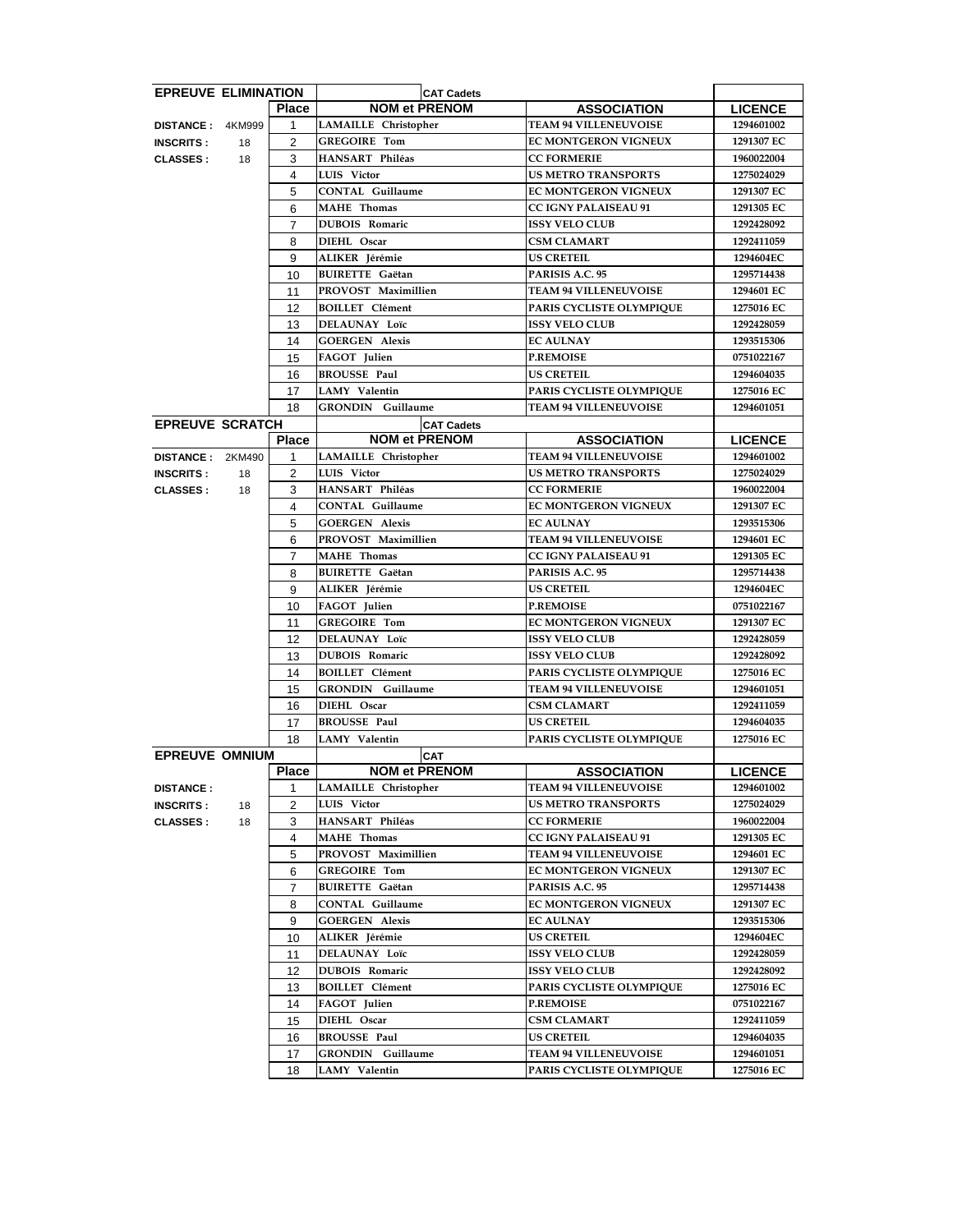| <b>EPREUVE SPRINTS AUX POINTS</b> |        |                     |                                           | <b>CAT</b>           | SENIORS/JUNIORS                                            |                          |
|-----------------------------------|--------|---------------------|-------------------------------------------|----------------------|------------------------------------------------------------|--------------------------|
|                                   |        | <b>Place</b>        |                                           | <b>NOM et PRENOM</b> | <b>ASSOCIATION</b>                                         | <b>LICENCE</b>           |
| DISTANCE: 2KM666                  |        | 1                   | <b>DO REGO Fabio</b>                      |                      | <b>AS CORBEIL ESSONNES</b>                                 | 1291302036               |
| <b>INSCRITS:</b>                  | 19     | 2                   | <b>EVENOT Killian</b>                     |                      | DUNKERQUE LITTORAL CYCLISME                                | 1059047076               |
| <b>CLASSES:</b>                   | 17     | 3                   | DO REGO PEREIRA Miguel                    |                      | <b>TEAM 94 VILLENEUVOISE</b>                               | 1294601071               |
|                                   |        | 4                   | <b>BARE</b> Anthony                       |                      | VCA DU BOURGET                                             | 1293510129               |
|                                   |        | 5                   | <b>JAVELLY Luis</b>                       |                      | US CRETEIL                                                 | 1294604088               |
|                                   |        | 6                   | AIECH Dylan                               |                      | <b>US CRETEIL</b>                                          | 1294604 EC               |
|                                   |        | $\overline{7}$      | <b>LASSAUNIERE Olivier</b>                |                      | PARISIS A.C. 95                                            | 1295714016               |
|                                   |        | 8                   | <b>DUMAS</b> Jean Baptiste                |                      | <b>CM AUBERVILLIERS 93</b>                                 | 1293505117               |
|                                   |        | 9                   | <b>CHALEL Yacine</b>                      |                      | OLYMPIQUE C.V.O.                                           | 1295712019               |
|                                   |        | 10                  | <b>KUNTZ</b> Victor                       |                      | <b>US CRETEIL</b>                                          | 1294604121               |
|                                   |        | 11                  | DUPONQ Mathieu                            |                      | USSA PAVILLY BARENTIN                                      | 1776023265               |
|                                   |        | 12                  | DECOUARD Victor                           |                      | <b>VC GARENNOIS</b>                                        | 1292407024               |
|                                   |        | 13                  | FREBY Thibault                            |                      | CSM CLAMART                                                | 1292411292               |
|                                   |        | 14                  | LAQUILLE Alexis                           |                      | <b>P.CHALONNAISE</b>                                       | 0751021094               |
|                                   |        | 15                  | MARTIN J2r2my                             |                      | PARIS CYCLISTE OLYMPIQUE                                   | 1275016 EC               |
|                                   |        | 16                  | LECOQ Adrien                              |                      | PARIS CYCLISTE OLYMPIQUE                                   | 1275016 EC               |
| <b>EPREUVE SCRATCH</b>            |        |                     |                                           | CAT.S/J              |                                                            |                          |
|                                   |        | <b>Place</b>        | <b>EVENOT Killian</b>                     | <b>NOM et PRENOM</b> | <b>ASSOCIATION</b>                                         | <b>LICENCE</b>           |
| <b>DISTANCE :</b>                 | 4KM166 | 1                   |                                           |                      | <b>DUNKERQUE LITTORAL CYCLISME</b>                         | 1059047076               |
| <b>INSCRITS:</b>                  | 19     | $\overline{c}$<br>3 | DO REGO Fabio<br>DO REGO PEREIRA Miguel   |                      | <b>AS CORBEIL ESSONNES</b><br><b>TEAM 94 VILLENEUVOISE</b> | 1291302036<br>1294601071 |
| <b>CLASSES:</b>                   | 17     | 4                   | LASSAUNIERE Olivier                       |                      | PARISIS A.C. 95                                            | 1295714016               |
|                                   |        | 5                   | <b>BARE</b> Anthony                       |                      | <b>VCA DU BOURGET</b>                                      | 1293510129               |
|                                   |        | 6                   | <b>CHALEL Yacine</b>                      |                      | OLYMPIQUE C.V.O.                                           | 1295712019               |
|                                   |        | 7                   | JAVELLY Luis                              |                      | <b>US CRETEIL</b>                                          | 1294604088               |
|                                   |        | 8                   | DUMAS Jean Baptiste                       |                      | <b>CM AUBERVILLIERS 93</b>                                 | 1293505117               |
|                                   |        | 9                   | FREBY Thibault                            |                      | <b>CSM CLAMART</b>                                         | 1292411292               |
|                                   |        | 10                  | MARTIN J2r2my                             |                      | PARIS CYCLISTE OLYMPIQUE                                   | 1275016 EC               |
|                                   |        | 11                  | DUPONQ Mathieu                            |                      | USSA PAVILLY BARENTIN                                      | 1776023265               |
|                                   |        | 12                  | VIGIER Sébastien                          |                      | EC MONTGERON VIGNEUX                                       | 1291307049               |
|                                   |        | 13                  | <b>DECOUARD Victor</b>                    |                      | <b>VC GARENNOIS</b>                                        | 1292407024               |
|                                   |        | 14                  | AIECH Dylan                               |                      | <b>US CRETEIL</b>                                          | 1294604 EC               |
|                                   |        | 15                  | KUNTZ Victor                              |                      | <b>US CRETEIL</b>                                          | 1294604121               |
|                                   |        | 16                  | LECOQ Adrien                              |                      | PARIS CYCLISTE OLYMPIQUE                                   | 1275016 EC               |
|                                   |        | 17                  | <b>LAQUILLE Alexis</b>                    |                      | <b>P.CHALONNAISE</b>                                       | 0751021094               |
| <b>EPREUVE COURSE AUX POINTS</b>  |        |                     |                                           | <b>CAT</b>           |                                                            |                          |
|                                   |        | <b>Place</b>        |                                           | <b>NOM et PRENOM</b> | <b>ASSOCIATION</b>                                         | <b>LICENCE</b>           |
| <b>DISTANCE:</b>                  | 6KM666 | 1                   | LASSAUNIERE Olivier                       |                      | PARISIS A.C. 95                                            | 1295714016               |
| <b>INSCRITS:</b>                  | 19     | $\overline{2}$      | DO REGO Fabio                             |                      | <b>AS CORBEIL ESSONNES</b>                                 | 1291302036               |
| <b>CLASSES:</b>                   | 15     | 3                   | <b>EVENOT Killian</b>                     |                      | DUNKERQUE LITTORAL CYCLISME                                | 1059047076               |
|                                   |        | 4                   | VIGIER Sébastien                          |                      | <b>EC MONTGERON VIGNEUX</b>                                | 1291307049               |
|                                   |        | 5                   | DO REGO PEREIRA Miguel                    |                      | <b>TEAM 94 VILLENEUVOISE</b>                               | 1294601071               |
|                                   |        | 6                   | CHALEL Yacine                             |                      | OLYMPIQUE C.V.O.                                           | 1295712019               |
|                                   |        | $\overline{7}$      | <b>BARE</b> Anthony                       |                      | <b>VCA DU BOURGET</b>                                      | 1293510129               |
|                                   |        | 8                   | <b>DECOUARD Victor</b>                    |                      | <b>VC GARENNOIS</b>                                        | 1292407024               |
|                                   |        | 9                   | MARTIN J2r2my                             |                      | PARIS CYCLISTE OLYMPIQUE                                   | 1275016 EC               |
|                                   |        | 10                  | FREBY Thibault                            |                      | <b>CSM CLAMART</b>                                         | 1292411292               |
|                                   |        | 11                  | <b>DUMAS</b> Jean Baptiste<br>AIECH Dylan |                      | <b>CM AUBERVILLIERS 93</b><br><b>US CRETEIL</b>            | 1293505117<br>1294604 EC |
|                                   |        | 12<br>13            | <b>LAQUILLE Alexis</b>                    |                      | <b>P.CHALONNAISE</b>                                       | 0751021094               |
| <b>EPREUVE OMNIUM</b>             |        |                     |                                           | <b>CAT</b>           |                                                            |                          |
|                                   |        | <b>Place</b>        |                                           | <b>NOM et PRENOM</b> | <b>ASSOCIATION</b>                                         | <b>LICENCE</b>           |
| <b>DISTANCE:</b>                  |        | 1                   | DO REGO Fabio                             |                      | <b>AS CORBEIL ESSONNES</b>                                 | 1291302036               |
| <b>INSCRITS:</b>                  | 19     | 2                   | <b>EVENOT Killian</b>                     |                      | DUNKERQUE LITTORAL CYCLISME                                | 1059047076               |
| <b>CLASSES:</b>                   | 14     | 3                   | DO REGO PEREIRA Miguel                    |                      | <b>TEAM 94 VILLENEUVOISE</b>                               | 1294601071               |
|                                   |        | 4                   | LASSAUNIERE Olivier                       |                      | PARISIS A.C. 95                                            | 1295714016               |
|                                   |        | 5                   | <b>BARE</b> Anthony                       |                      | <b>VCA DU BOURGET</b>                                      | 1293510129               |
|                                   |        | 6                   | CHALEL Yacine                             |                      | OLYMPIQUE C.V.O.                                           | 1295712019               |
|                                   |        | 7                   | JAVELLY Luis                              |                      | <b>US CRETEIL</b>                                          | 1294604088               |
|                                   |        |                     |                                           |                      |                                                            |                          |